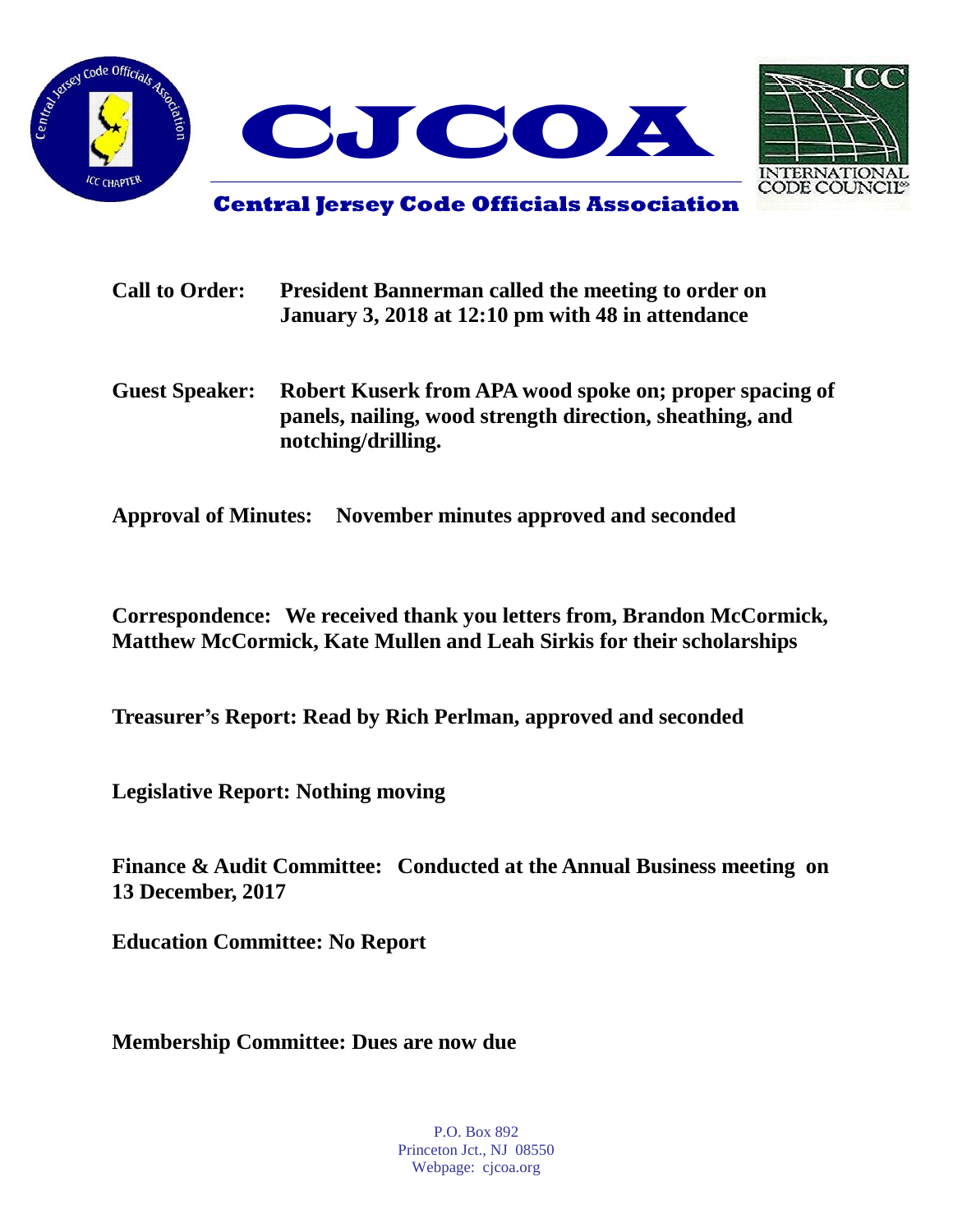**By-Laws Committee: No Report**

**Historical Committee: No Report**

## **Good & Welfare Committee: Sent out a gift to Kelly Reynolds Thank You card from Mike Rodgers Fred Battisti past president passed away**

**Public Relations: No Report**

**Code Change Committee:**

| Building: Group A Code Change Hearings are April 2018 in |
|----------------------------------------------------------|
| Columbus, Ohio and the annual conference will be held in |
| Richmond, VA between October 24-3, 2018                  |

**Electric: Reviewing the 2017 NEC**

**Plumbing: Meeting January 12, 2018 to discuss 2018 code changes**

**Fire: None**

**Nominating Committee: No Report**

**Scholarship Committee: No Report**

**Website Committee: Membership applications are on the website and it's up to date**